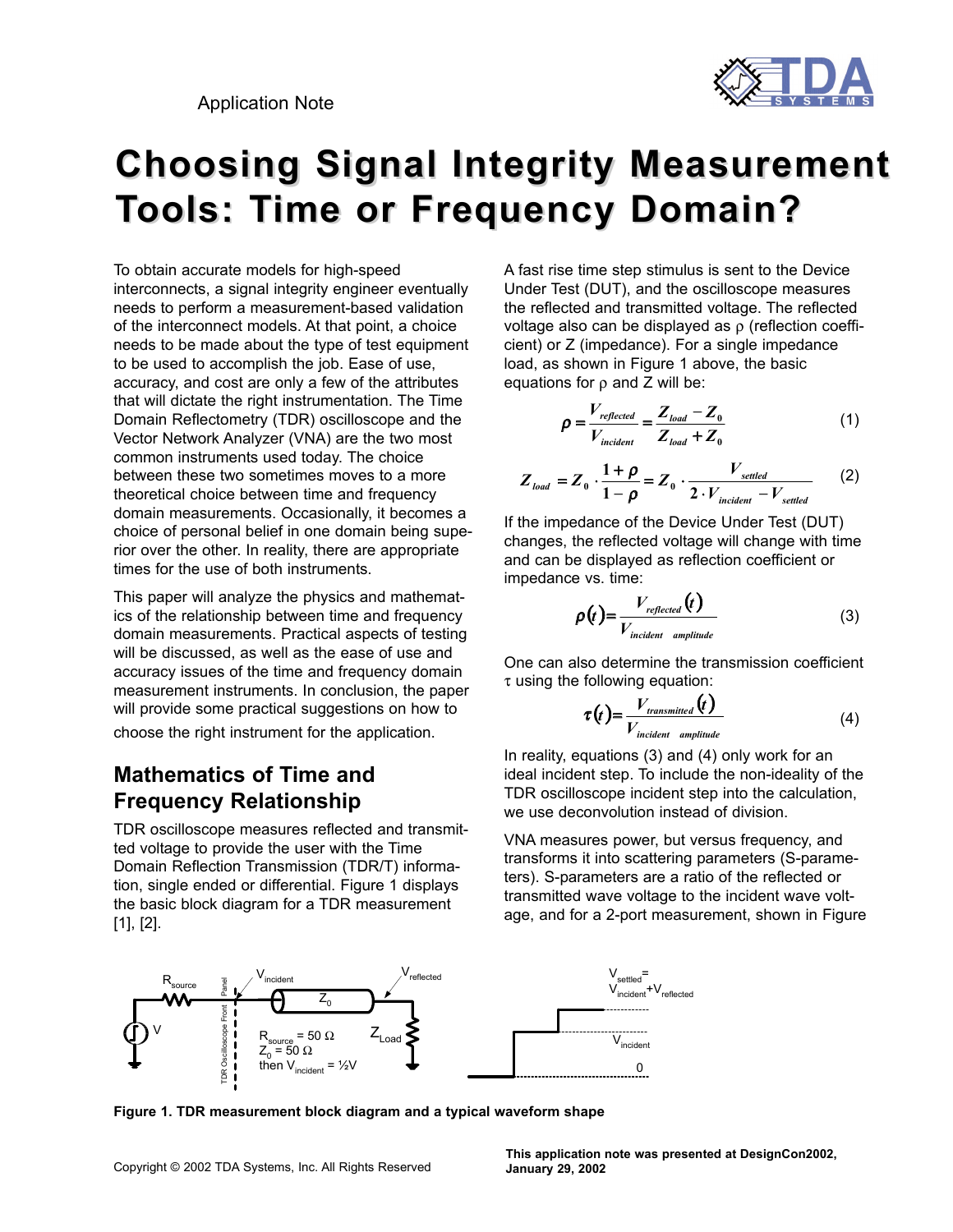2 below, can be written in its simplified form as, [3]



**Figure 2. 2-port VNA measurement block diagram**

VNA can display S-parameters data versus frequency as real and imaginary values, magnitude and phase, or on a Smith chart. It is also worth noting that  $S_{11}$  and  $S_{21}$  parameters are frequently referred to as reflection and transmission coefficients, similar to reflection and transmission coefficients in TDR.

The basic block diagram of the TDR/T, compared to that of a 2-port VNA instrument, is shown on Figure 3 below. The close similarity between the two block diagrams of the two seemingly different measurement systems is obvious. The fundamental difference between the TDR and VNA instruments lies in the fact that TDR is measuring voltage vs. time, while VNA is measuring power vs. frequency, as well as in the way data is displayed. Moreover, we observe clear similarity between equations (3), (4) and (5). Since we know from basic math that voltage in time and frequency domain are related by Fast Fourier Transform  $(FFT)$ ,<sup>1</sup> and deconvolution in time domain corresponds to division in frequency domain, we can easily see that there is a relationship between the TDR reflection and transmission

coefficients and VNA S-parameters:

$$
S_{11}(f) = FFT(\rho(t)) \quad \rho(t) = \frac{1}{N} IFFT(S_{11}(f))
$$
\n
$$
S_{21}(f) = FFT(\tau(t)) \quad \tau(t) = \frac{1}{N} IFFT(S_{21}(f))
$$
\n(6)

VNAs measure both real and imaginary parts of the signal vs. frequency, whereas TDRs measure voltage versus time. However, as equations above clearly indicate, there is a clear one-to-one relationship between the real TDR data versus time and real/imaginary VNA data versus frequency. All the information about the frequency domain is contained in the TDR/TDT measurements.

As the equations above indicate, scattering-parameter computation is just as valid for TDT (transmission) measurements as it is for TDR (reflection) measurements. TDT results in insertion loss  $(S_{21})$ , TDR in return loss  $(S_{11})$ .



**Figure 4. There is a clear relationship between TDR and TDT measurements in time domain and network analyzer measurements in frequency domain**

As an example, consider the simple cases of  $Z_{\text{DUT}}$ =0 (short termination, ρ=-1),  $Z_{\text{DUT}}$  = 50 Ohm (matched termination,  $p=0$ ) and  $Z_{\text{DUT}} = \infty$  (open termination, ρ=+1). For all three cases, both TDR and VNA provide the same reflection coefficient measurement result, as indicated above.



**Figure 3. TDR/T measurement block diagram, compared to equivalent 2-port VNA block diagram**

 $1$  To be more exact, it is Fourier Transform (FT) that relates time and frequency domains. Discrete Fourier Transform (DFT) is the computational method for handling sampled data, and FFT is just a computationally efficient implementation of DFT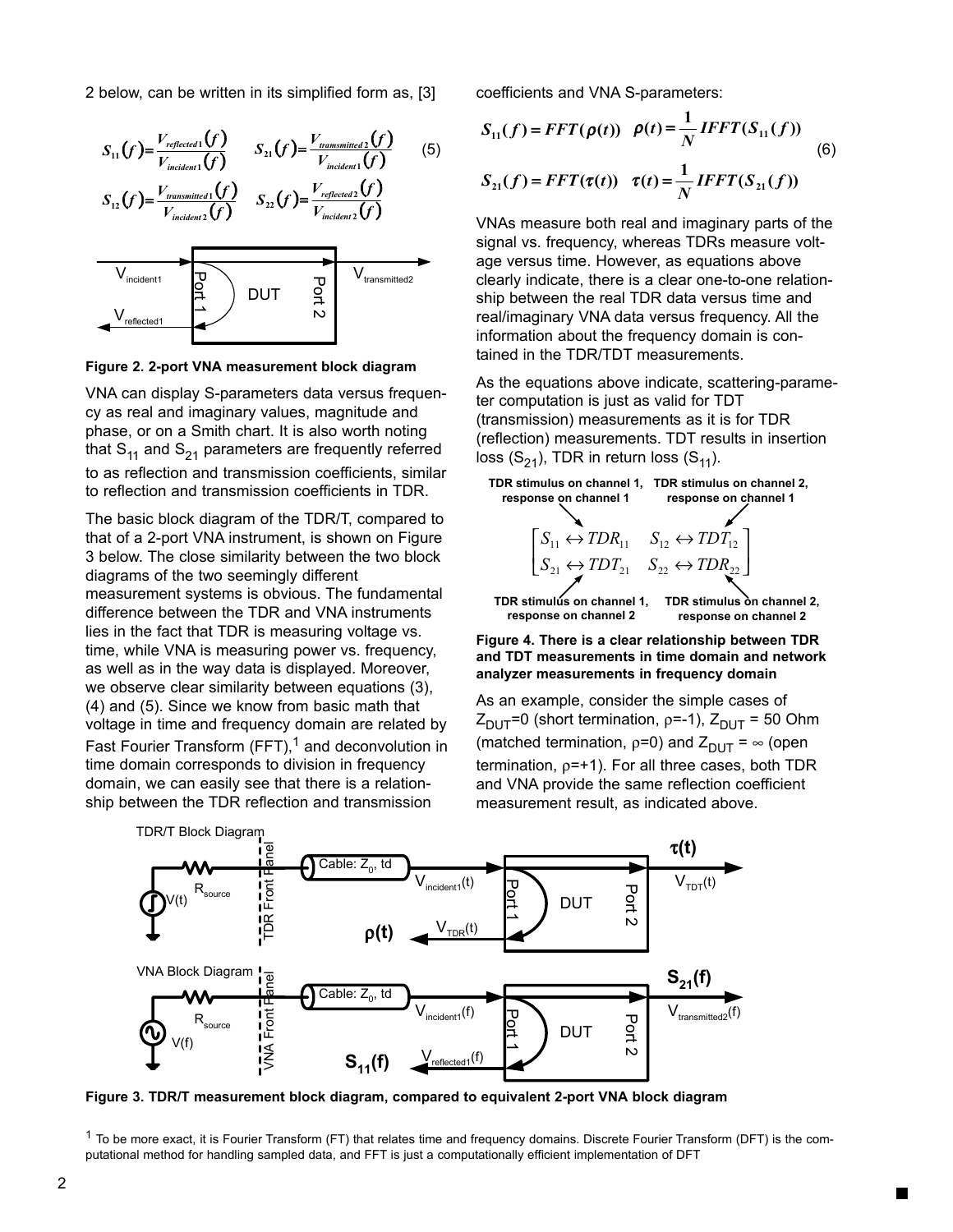## **TDR and VNA Instrumentation Background**

TDR instruments were initially introduced for fault location in long electrical cables. TDR oscilloscopes quickly found their way into interconnect characterization and signal integrity work, where the intuitive and visual nature of TDR allowed the digital designers to quickly gain insight into their interconnect performance. Differential TDR functionality has existed for many years, which allowed the TDR instruments to assist designers with differential interconnect characterization. Currently, TDR oscilloscopes can provide multiport single-ended or differential capability. Software tools for extracting and validating interconnect models from measurements and even for computing S-parameters from TDR data, such as IConnect® TDR software from TDA Systems, have been developed, expanding the applications for the TDR instruments. Furthermore, Time Domain Network Analysis (TDNA) calibration and measurement routines, designed to enhance the accuracy of TDR and TDT measurements in a manner similar to that of VNA calibration, yielding data in both time and frequency domain, have been reported [4]-[6] and implemented in tools such as MultiCal software from United States National Institute of Standards and Technology (NIST). The calibration brought the accuracy of TDNA to the level similar to that of network analyzers.

VNA instruments were originally developed as a microwave design and measurement tool. In microwave design, engineers were concerned primarily with narrowband and resonant systems, such as mixers, filters, resonators, power splitters/combiners. Engineers required exact data about the frequency band over which the circuit can operate, center frequency and Q-factor. These requirements caused instrument manufacturers to continuously improve VNA accuracy and achieve very high dynamic range (signal-to-noise ratio) in frequency domain, easily reaching 100dB when careful measurement techniques are used. This high dynamic range and accuracy were achieved through narrowband filtering at each frequency point, as well as through calibration procedures that allow the instrument to correct for imperfections in the measurement path. Short-Open-Load-Thru (SOLT) was the most commonly used calibration procedure, and advanced calibration procedures, such as Thru-Reflect-Load (TRL) were invented to improve the instrument accuracy and extend its frequency range [7]. Powerful microwave design tools, such as Touchstone, were developed for analysis and synthesis of microwave electronic systems.

Differential VNA capabilities have not been added to VNAs until very recently; currently, a 4-port single ended or 2 port differential capability is available. However, because high accuracy is required for narrowband microwave work, the focus of development for these instruments was on this accuracy, rather than ease of use, making them less amenable to digital designers without microwave design background. The designer or test engineer needs to really understand and meticulously follow the calibration procedures in order to obtain the data from a network analyzer.

# **Practical Comparison of TDR and VNA Measurements**

Signal integrity interconnects are typically complex multi-component structures. For example, a path from a driver to receiver may begin in the driver package, go through several layers and vias on the printed circuit board (PCB), and go through a second package to reach the receiver. The signals that propagate through these interconnects are digital, and therefore broadband. When we measure these signals to search for signal integrity issues, such as crosstalk, we typically do not require noise floor higher than 10 mV out of 1V signal, which corresponds to about -40dB in frequency domain (Figure 5). Resonance in digital interconnects may happen, but they are typically not very sharp and do not require the same measurement dynamic range as a resonance in a high-Q microwave resonator.



#### **Figure 5. Crosstalk of -40 dB translates into 1% crosstalk in time domain. Such crosstalk typically is significantly below threshold and is ignored in digital system design**

Digital designers live and design in time domain, and for them TDR offers well known advantages for time domain interconnect characterization, such as its intuitive, visual operation, and windowing capability. The visual nature of TDR measurements comes from the fact that TDR is a transient measurement, and each change in the TDR waveform can be correlated to an appropriate lumped or distributed circuit component (Figure 6). Multiple reflections inside the DUT can obscure the correlation, but the true impedance profile for the DUT can be computed in IConnect TDR software.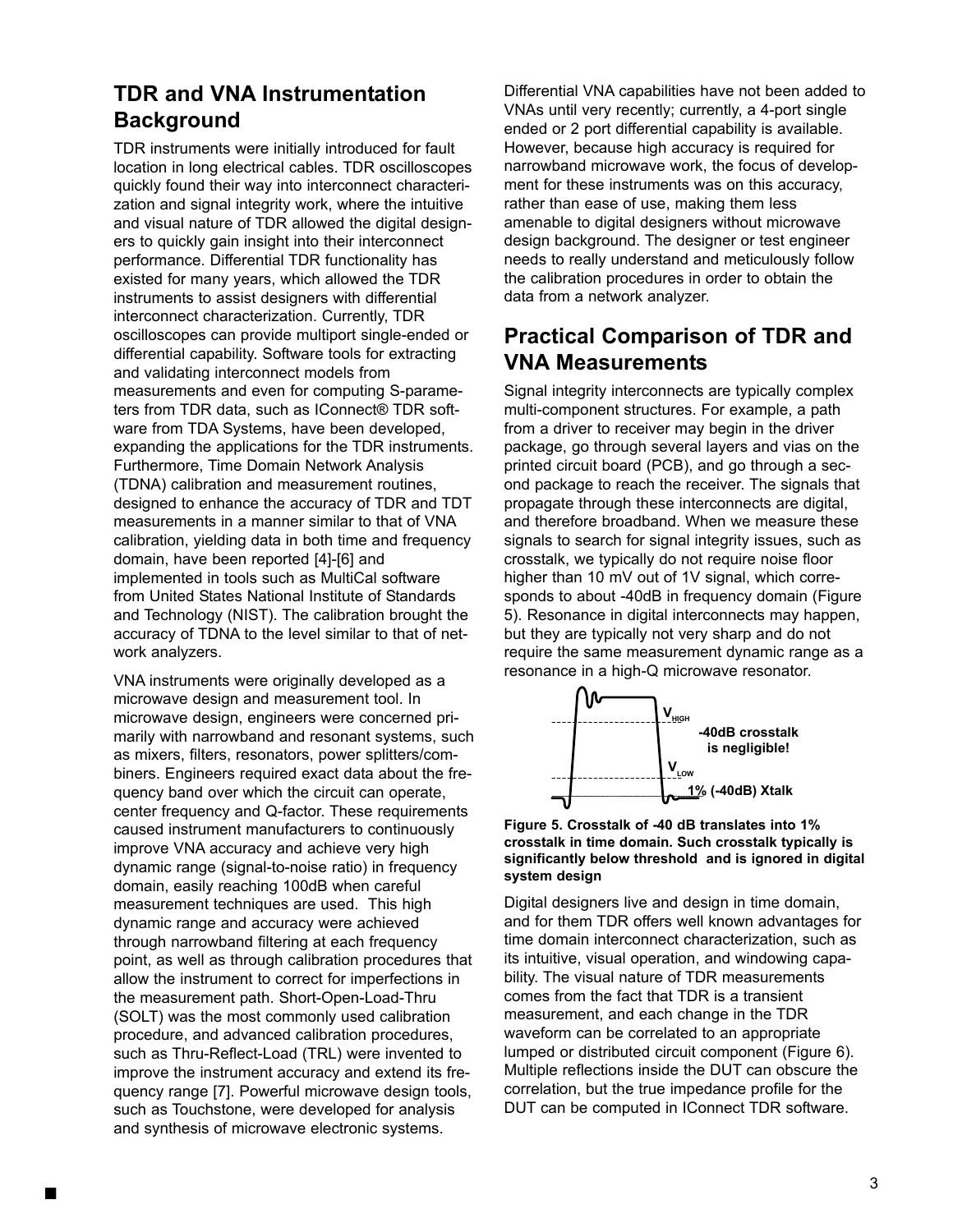

**Figure 6. TDR waveform features can be easily correlated to the physical structure of the interconnect**

For example, one can easily determine if a via in the signal path is capacitive or inductive by simply performing a TDR measurement and observing whether the TDR waveform goes up or down over the via region. The transmission lines, surrounding the via, can be easily windowed out, and the portion of the waveform related to the via only can be analyzed.

VNA measurements, on the other hand, are steady state measurements. The same via, surrounded by two transmission lines, can not be easily isolated from the transmission lines with a VNA instrument in frequency domain. If the test structure allows the designer to isolate the via or de-embed the transmission lines, via inductance or capacitance can be obtained very accurately; if such de-embedding is possible, however, the via inductance can be obtained just as accurately with TDR using the technique for package characterization discussed in [8], [9].

For more complex interconnect structure characterization, the ability of a TDR instrument, coupled with IConnect TDR software, to obtain a *SPICE or IBIS*

*physical model* for the interconnect exceeds that of VNA and VNA-based modeling tools. A physical model directly correlates its inductances, capacitances and transmission lines to the interconnect geometrical features. Such a physical model provides valuable insight into which components – a package, a board trace, or a via – of the interconnect system may be causing the most signal integrity problems, and therefore, must be redesigned (Figure 7). VNA-based modeling tools excel in creating a single element or on a multi-element behavioral model – that is, a model that will reproduce the S-parameter behavior over the specified frequency range. This behavioral model can be quite accurate, but it does not provide a designer with an insight into which portions of the interconnect (connectors? PCB vias? Packages?) are the main causes of signal integrity problems, and therefore must be replaced with an electrically better performing component or material. In addition, for long transmission line structures, such behavioral models can be quite large and cumbersome to utilize.

TDR instruments do provide lower dynamic range than VNA instruments, which is a result of both narrowband noise filtering in frequency domain and advanced frequency domain calibration techniques in VNAs. Typical TDR dynamic range is in 25-40 dB, whereas VNA can provide 100dB or even more of dynamic range. However, as noted above, highspeed interconnects do not normally require dynamic range higher that 40 dB, and the high dynamic range available from VNAs is not utilized on interconnect measurements. In addition, a TDR user can use digital averaging in a TDR oscilloscope, which has the same effect on the dynamic range as narrowband filtering in the VNA. As a mat-

*VNA interconnect modeling*





**Physical model: correlates to the DUT geometry**

**Figure 7. The intuitive and easy to use TDR modeling methodology allows the designer to extract a package model that correlates well with the physical layout of that package. VNA models are either single-element, or behavioral models, or S-parameters. All of these VNA models will match the frequency response of the circuit, but additional analysis is required to isolate the problem spots in the interconnect structure when using VNAs**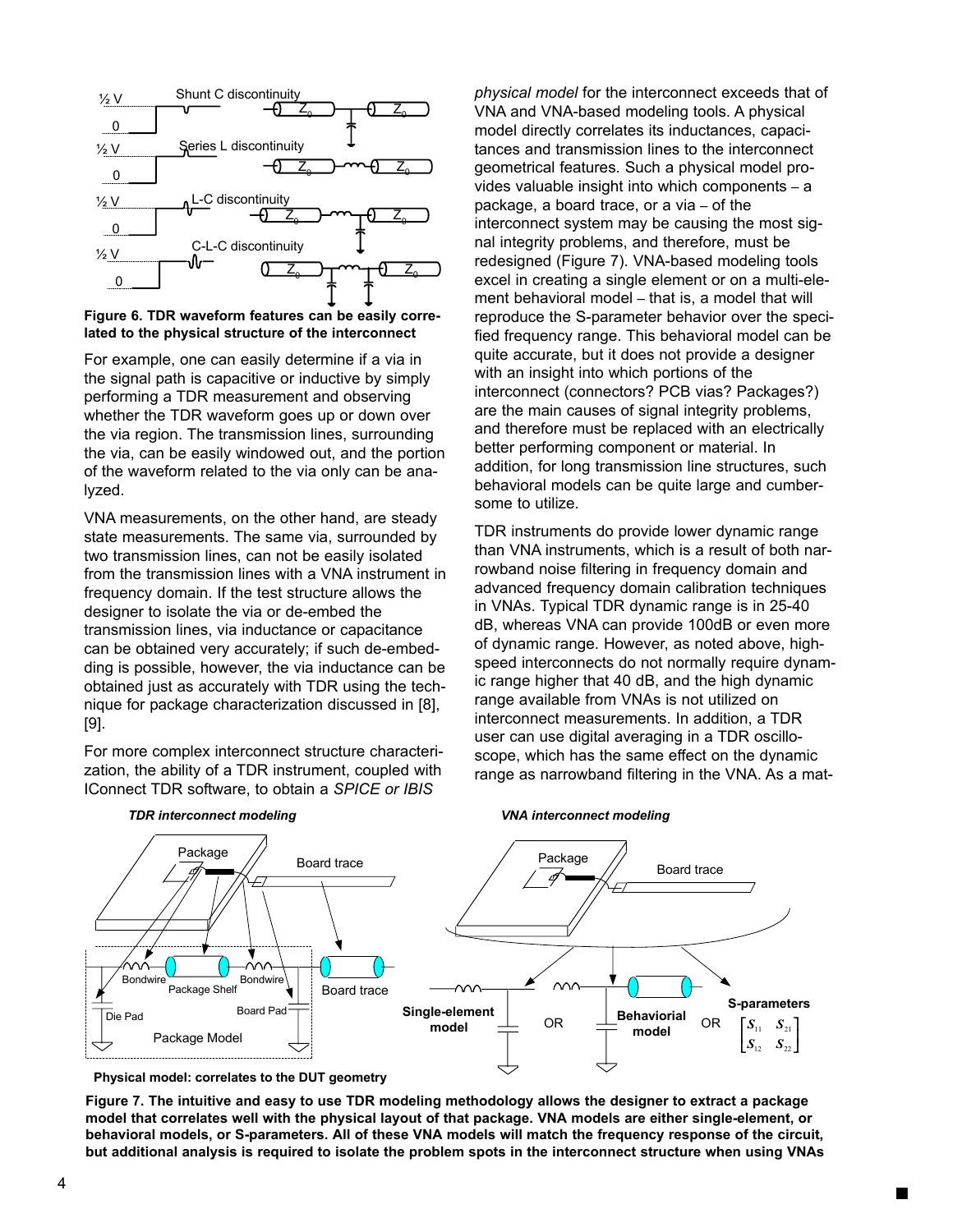ter of fact, every time the TDR oscilloscope user increases the averaging in the oscilloscope two times, he or she increases the dynamic range by 3dB. Therefore, by using 128 averages instead of 1 (i.e., instead of no averages), one can increase dynamic range of the scope by 21dB, easily reaching the 40dB dynamic range, which is more than sufficient for accurate interconnect measurements.

Without the frequency domain calibration, the accuracy of any frequency domain data is limited by the frequency at which the measurement fixturing or probing becomes nonideal. In fact, uncalibrated Sparameter measurements are a valid way of qualitatively determining the maximum frequency to which your fixturing setup is accurate.

If a VNA has a time domain option, it can be used much the same way as a regular TDR oscilloscope can be used. However, the same advantages that VNA instruments have – high dynamic range and accuracy, resulting from advanced calibration procedures – result in more lengthy measurement process and higher learning curves for digital design engineers, compared to those of TDR oscilloscopes. We just *briefly* discussed the theory of S-parameters; for a typical digital design engineer, without microwave design background, dealing with frequency domain S-parameters and VNAs is a daunting task, and creating a SPICE or IBIS model for high-speed digital interconnects from frequency domain S-parameters is certainly not an intuitive process. The comfort level of this digital designer when dealing with differential and mixed mode S-parameters may be even lower - whereas differential TDR measurements can be sufficiently intuitive for this designer because of past experience with differential signaling in digital designs. The designer needs SPICE or IBIS models in order to simulate signal integrity in the digital system interconnects, and a VNA-based solution may be unnecessarily complex and difficult to understand.

### *Frequency Domain Measurements Using TDR*

As the digital signal speed increases dramatically into the gigahertz range, interconnect frequency dependent losses become an important part of the interconnect model. Such losses result not only in signal attenuation and rise time degradation, but also, together with crosstalk, they result in jitter and eye-diagram degradation. Frequency domain Sparameters are traditionally used to characterized losses, and such data can be very precise in describing the performance of the interconnect systems over the desired frequency range. However, these S-parameter data can be difficult, if at all possible, to use with a SPICE or IBIS simulator directly. S-parameters need to be converted into a SPICE or IBIS model, which as noted above, typically produces a behavioral model that normally does not correlate to the physical layout of the interconnect and can be very complex for an electrically long lossy interconnect transmission line.

IConnect TDR software offers a method to extract lossy line parameters directly from TDR and TDT measurements [10], as well as, based on this lossy line data, to predict the eye diagram degradation in the interconnect. Since TDR is a more visual and easy to use instrument for a typical digital designer, this TDR-based loss extraction methodology may be more intuitive for the same designer as well. The lossy line models that IConnect extracts are designed to be used directly with off-the-shelf SPICE and IBIS simulators with lossy line simulation capabilities, thereby providing a very easy and intuitive way for a digital designer to include the transmission line loss in the digital system simulations. Additionally, the software can compute single-ended, differential and mixed mode S-parameters from TDR/T data acquired with the TDR oscilloscope - similar to many VNAs offering computational options to obtain TDR waveforms. Even though the dynamic range of this measurement is lower than the dynamic range of a VNA, it is more than sufficient to analyze losses and resonances that may affect the digital signal integrity.

One has to take into account some digital signal processing issues, however, when converting the TDR data into S-parameters and VNA data into time domain, beyond the straightforward FFT computation. First, appropriate windowing techniques must be applied in order to obtain correct representation of the spectrum of the TDR signals, as well as to go from VNA S-parameters to time domain data [11], [12]. Secondly, one has to keep in mind that there is a direct correlation between the frequency range  $f<sub>BW</sub>$  of the data and its time step ∆t, as well as between the frequency step ∆f and the time range T:

$$
f_{BW} = \frac{1}{2 \cdot \Delta t} \qquad T = \frac{1}{\Delta f} \tag{7}
$$

This however, can be easily remedied by effective and accurate interpolation techniques. Finally, because the TDR oscilloscope uses a step-like waveform, its available incident power decreases as 1/f with frequency, resulting in lower dynamic range at higher frequencies. On the other hand, VNAs do not measure DC value, but rather extrapolate the data to obtain that value. This may lead to some errors when measuring such broadband structure as the digital interconnect.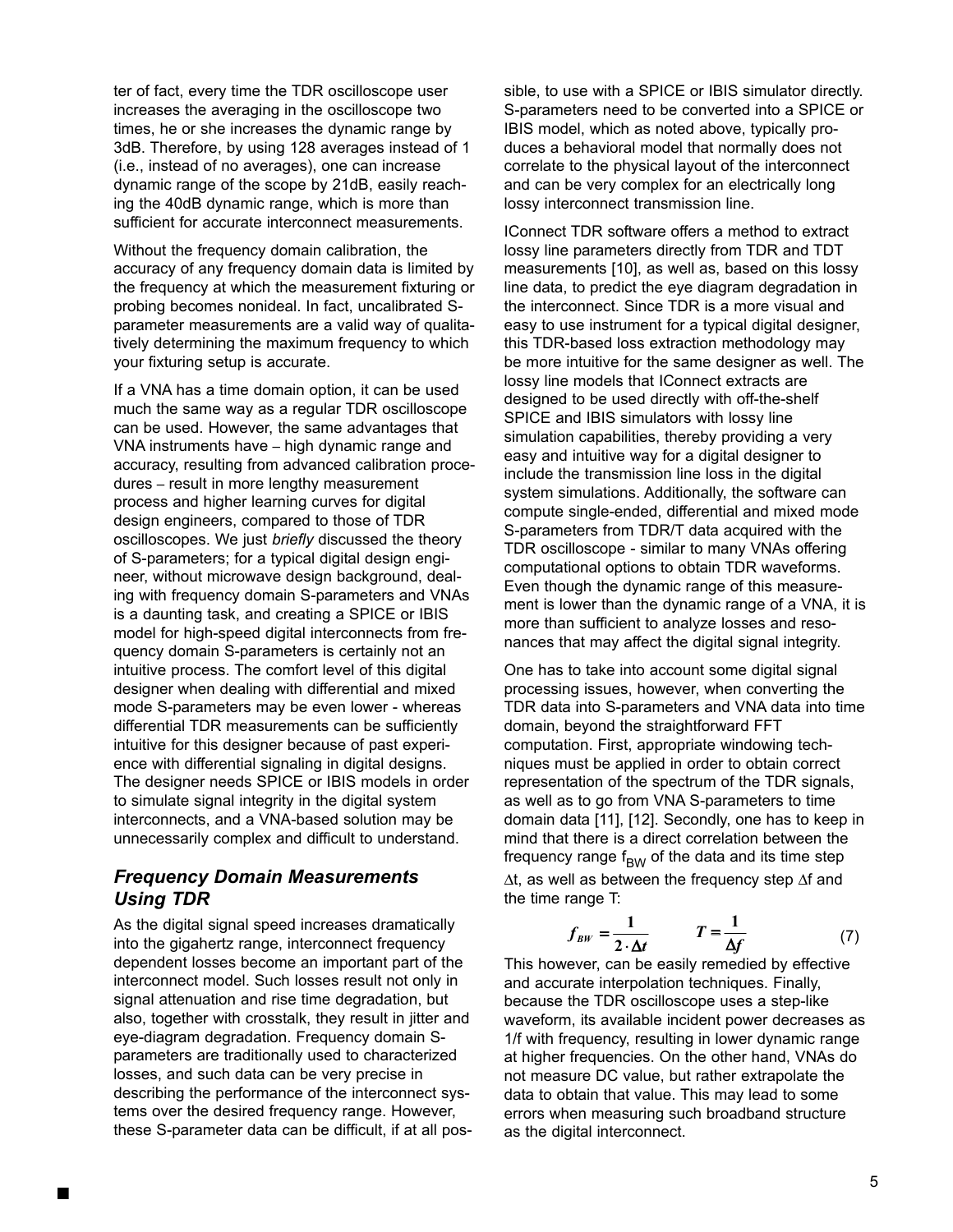For example, for a typical time domain window of 5ns, with 10ps time step and 500points, we conclude that the computed S-parameter data will have 50 Ghz bandwidth and 200 Mhz step. Clearly, for a 20 GHz TDR oscilloscope, the usable bandwidth is limited by that of the oscilloscope or the step generator, whereas the step of 200 Mhz may or may not be sufficiently fine, and interpolation of the TDR data may be necessary. A similar effect occurs when taking the VNA data into time domain: when measuring a 20 Ghz frequency sweep with 500 points, the resulting frequency step is 40Mhz, time window will be 25ns, and time step 500ps. This may not provide sufficient time resolution either, and interpolation of the VNA data may be necessary.

All these constraints lead to the fact that a 20Ghz TDR oscilloscope with 35-40ps reflected rise time really could not provide 20Ghz S-parameters. A more reasonable range for S-parameters computed from TDR measurements would be 4-6 Ghz without any calibration, or 8-12 Ghz with normalization, SOLT, or other calibration as described in [4]-[6]. Conversely, a 20 Ghz network analyzer produces a much slower rise time than a 20 Ghz TDR oscilloscope.

### *TDR Resolution and Need for Time Domain Measurements in VNAs*

The ability of a TDR instrument to resolve small features in the DUT is determined by the rise time of the TDR oscilloscope. Wide band network analyzers with time domain option – 50, 60 and 110 Ghz systems – can provide faster TDR rise time to increase the available measurement resolution in time domain and allow measurements to a faster rise time. Let us examine this issue in more detail.

It is known that a TDR oscilloscope can resolve two discontinuities if they are separated by at least half the TDR rise time. Since typical TDR oscilloscope rise time is in the 30ps range, that limits the separation between two discontinuities to no less than 15ps. In vacuum, that corresponds to physical distance of about 180 milli inches (mils), or 4.5mm. In FR4, typical printed circuit board material with er of approximately 4, this distance is 90 mils or 2.3mm.

Some small interconnects, such as board vias, package leads, and socket connections may be shorter than the physical distance computed above. Incorrectly applying the analysis above, some designers conclude that a 50Ghz or 110Ghz network analyzer with TDR option is required in order to compute SPICE models for their interconnects. The missing point is that the analysis above applies to a distance between two interconnects, not to the length of the single interconnects.

Faster TDR rise time is also necessary when the designer attempts to resolve two separate discontinuities when performing failure analysis of a board or package component. If the rise time of the device output driver is slower than the rise time of a TDR oscilloscope, the TDR will not be able to separate these two discontinuities. However, this fact is irrelevant from a signal integrity standpoint because the signal generated by the output drivers will not be able to separate these two discontinuities either (Figure 8).



**Figure 8. Slow device rise time will not be affected by a small discontinuity**

rise time is when the output drivers of the design becomes faster than the rise time of a TDR oscilloscope. Few of the rise time specifications or actual driver designs in the current digital signaling technologies approach the rise time of the TDR oscilloscopes currently on the market.

### *Rambus Memory Board Example*

Therefore, the only time a designer may wish for a faster

Consider the following example of a Small Outline Rambus Inline Memory Module (SORIMM) used predominantly in laptop computer applications. The probe inductance is de-embedded in this measurement using the TDR normalization procedure.This is a simpler procedure than the frequency domain calibration of network analyzers and produces similar de-embedding results. The corresponding TDR waveforms and the true accurate impedance measurement profile computed in IConnect® TDR software is shown on Figure 9.



**Figure 9. TDR and true impedance profile for the Rambus notebook module. Each segment of the true impedance profile can be correlated to a physical structure in the module trace. Multiple reflections in TDR waveform are corrected in IConnect to produce an accurate impedance measurement**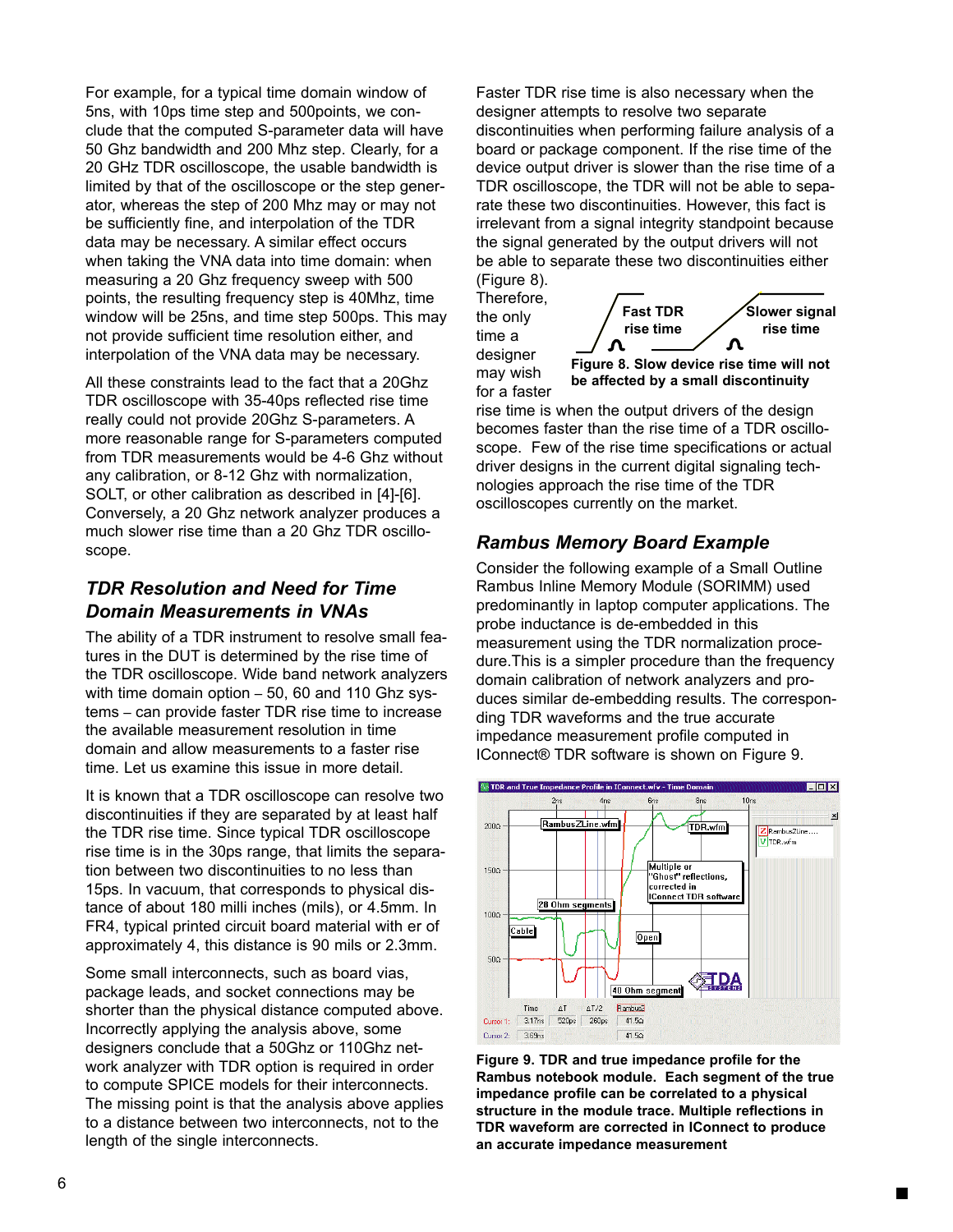In this figure, the only limitation for accurate impedance measurements and SPICE/IBIS modeling of the trace is the multiple reflections in the TDR waveform. IConnect TDR software from TDA Systems can correct these multiple reflections and produce accurate impedance measurement results. It is worth noting that a network analyzer, due to the steady-state nature of VNA measurements, can not recover information lost due to multiple reflections, unless the data is converted into time domain and the multiple reflection correction from IConnect is applied to the converted data.

IConnect TDR software produces S-parameter results from TDR/T measurements acquired with a TDR oscilloscope using a procedure much simpler than that of a network analyzer. It is required that you use an open reference waveform when computing S-parameters from TDR or TDT data in IConnect, in order to ensure the correct polarity of the phase. The S-parameter data produced from TDR does not require the same complexity of calibration as that of a VNA. The normalization procedure is quite adequate for high-speed digital device S-parameter measurement. As we stated before, the dynamic range of a TDR measurement can be increased with the advanced calibration procedures discussed in [4]-[6], but the 40 dB dynamic range required for high-speed digital work does not require that. For example, consider the following frequency domain data produced from a TDR measurement of the same Rambus module trace, Figure 10.



#### Figure 10. S<sub>21</sub> produced in IConnect from the TDT **measurement**

The information that a digital designer requires from the frequency domain data display (i.e. the frequencies and amplitudes of the resonances) correlates well to the electrical lengths of the lines on the module in time domain. The overall slope of the amplitude waveform indicates the amount of loss in the

trace. Additional skin effect and dielectric loss SPICE models can be extracted in IConnect TDR software. Such lossy line models can then be used to predict amplitude loss, jitter and eye diagram degradation due to interconnect performance. The frequencies of resonances are seen, but are observed even better on the  $S_{11}$  plot generated

from TDR measurement. The far end of the line was terminated with 50 Ohm, but even without this termination we could observe these frequencies. In addition, it is clear from Figure 10 that we do hit the noise floor of the TDR measurement system at about 45 dB , which provides sufficient dynamic range to perform this measurement.

Taking the TDR information about the DUT even further, it is possible to extract the model for the interconnect in IConnect. This model will produce a good correlation between simulation and measurement in time domain as shown in Figure 11.



#### **Figure 11. Correlation between simulation of the interconnect modeling produced in IConnect TDR software and the original TDR measurement. Such good correlation at 45 ps rise time of the TDR oscilloscope indicates excellent accuracy of the model**

A sample listing of a simplified transmission line model is given in Figure 11. This model extracted in IConnect TDR software may contain lossy and lossless transmission lines, inductances, and capacitances (as required to create a physical model for the DUT). The procedure for extracting such interconnect models from TDR measurements is discussed in [10], [13] and other publications from TDA Systems. Such good correlation at 45 ps rise time of the TDR oscilloscope as that shown on Figure 11 above indicates excellent accuracy of the model. Clearly, this model will accurately predict all the important signal integrity effects in the interconnects including loss, jitter, eye-diagram, crosstalk, ringing, and reflections.

It is interesting to observe the correlation between these two waveforms in the frequency domain as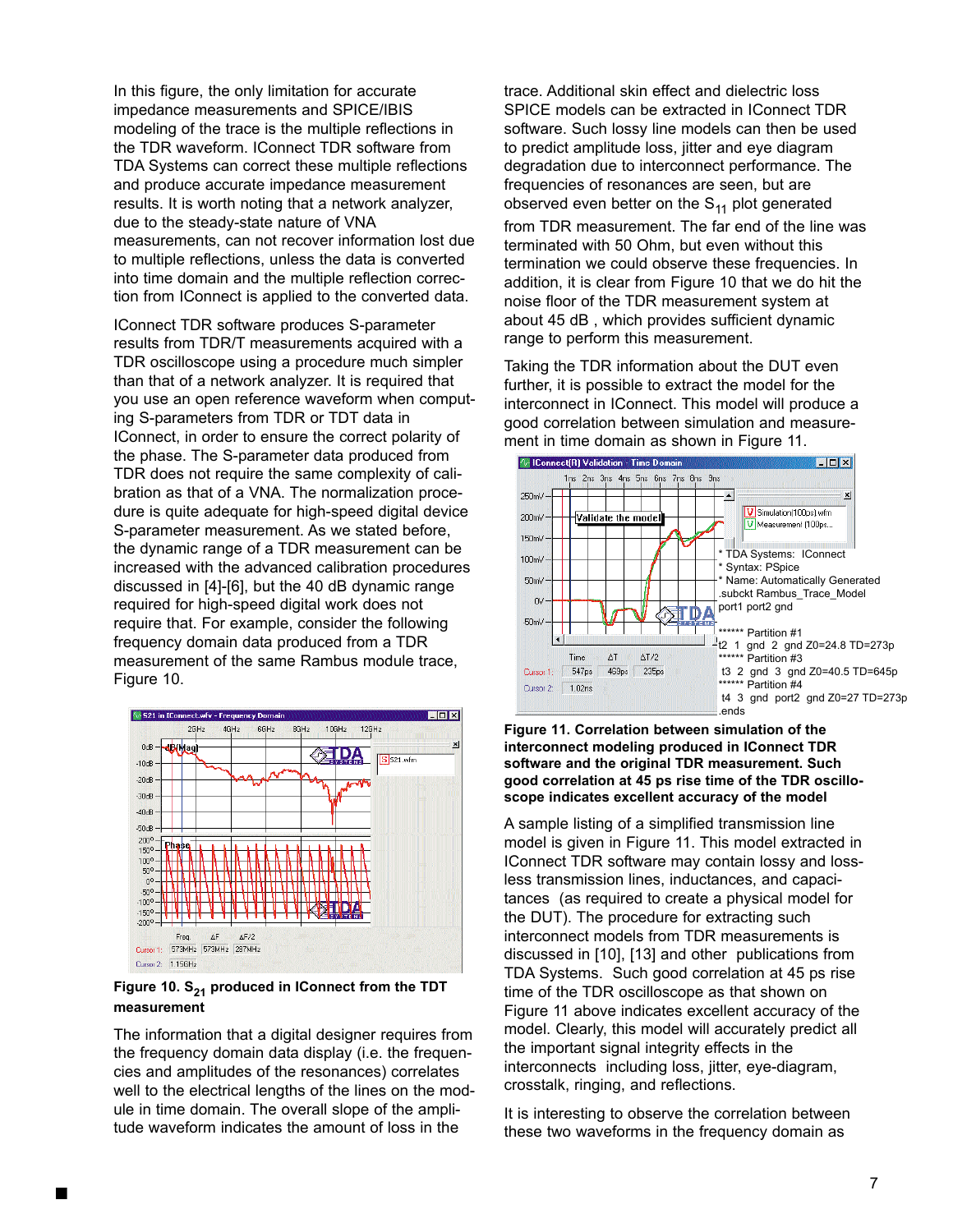well. This correlation can be obtained by computing and comparing the spectra of those two waveforms in IConnect as shown on Figure 12. There is as much as 1-2 dB of discrepancy at 2.5 Ghz. However, this discrepancy is not significant enough to have an effect on the time domain measurement and therefore can be ignored for digital design purposes.



**Figure 12. Correlation between the spectra of the same two waveforms shown in Figure 11. There is as much as 1-2 dB of discrepancy at 2.5 GHz. However, this discrepancy is not significant enough to have an effect on the time domain measurement**

### **Differential Interconnects in Time and Frequency Domains**

Differential transmission is becoming more and more popular in high-speed digital work because differential signals are less susceptible to common mode noise and have better electromagnetic interference (EMI) characteristics. TDR has always been a differential instrument because differential interconnect characterization has been its goal from the very inception of the technology. Differential TDR measurements have been understood and standardized. Novel differential interconnect modeling techniques have been developed and reported [14].

Recently, differential test sets for the 6 and 20 Ghz network analyzers have been developed. However, a TDR instrument is still about half the price of a network analyzer with a comparable frequency range and rise time. As we discussed above, these differential VNAs do provide higher dynamic range, but this improvement in dynamic range is not necessary and is not utilized on the digital interconnect characterization. The complexity of use of such differential VNAs, however, may outweigh the accuracy enhancements. Because of their intuitive nature and ease of use, TDR oscilloscopes continue to find wider application in differential

interconnect characterization. In addition, IConnect TDR software is capable of producing differential and mixed mode S-parameters from the TDR data, allowing the users to view the frequency domain response, insertion and return loss.

In typical time domain analysis, designers look for various combinations of stimulus and response. Figure 13 below shows the four major stimulus/response combinations that can be easily obtained with the TDR instrument. They are Differential Stimulus & Differential Response, Common Mode Stimulus & Differential Response, Differential Stimulus & Common Mode Response, and Common Mode Stimulus & Common Mode Response. The following is the S-parameter matrix in frequency domain equivalent to TDR/T data in time domain:



#### **Figure 13. Differential and mixed mode S-parameter matrix can be produced from TDR measurements in IConnect TDR software**

The upper left quadrant is responsible for differential signal propagation, lower right for the common mode signal propagation, and the other two quadrants are responsible for signal mode conversion from differential to common mode. The lower left quadrant is responsible for generated EMI and upper right for electromagnetic susceptibility. With TDR and differential time domain measurements, the specific location of the signal trace that generates EMI can be located by stimulating the trace with differential stimulus and observing common mode response and its location in time (i.e., performing an  $S_{11cd}$  measurement with a TDR oscilloscope in time domain). This matrix is further simplified because for passive structures such as highspeed digital interconnects,  $S_{21} = S_{12}$  for each of the four quadrants.

### *Infiniband Reference Board Example*

Consider the following example of Infiniband Reference Board measurements. To further improve measurement accuracy, the connector from the probe to the board was de-embedded by acquiring a TDR waveform of a 50-Ohm termination (100 Ohm differential) at the end of the probe and sub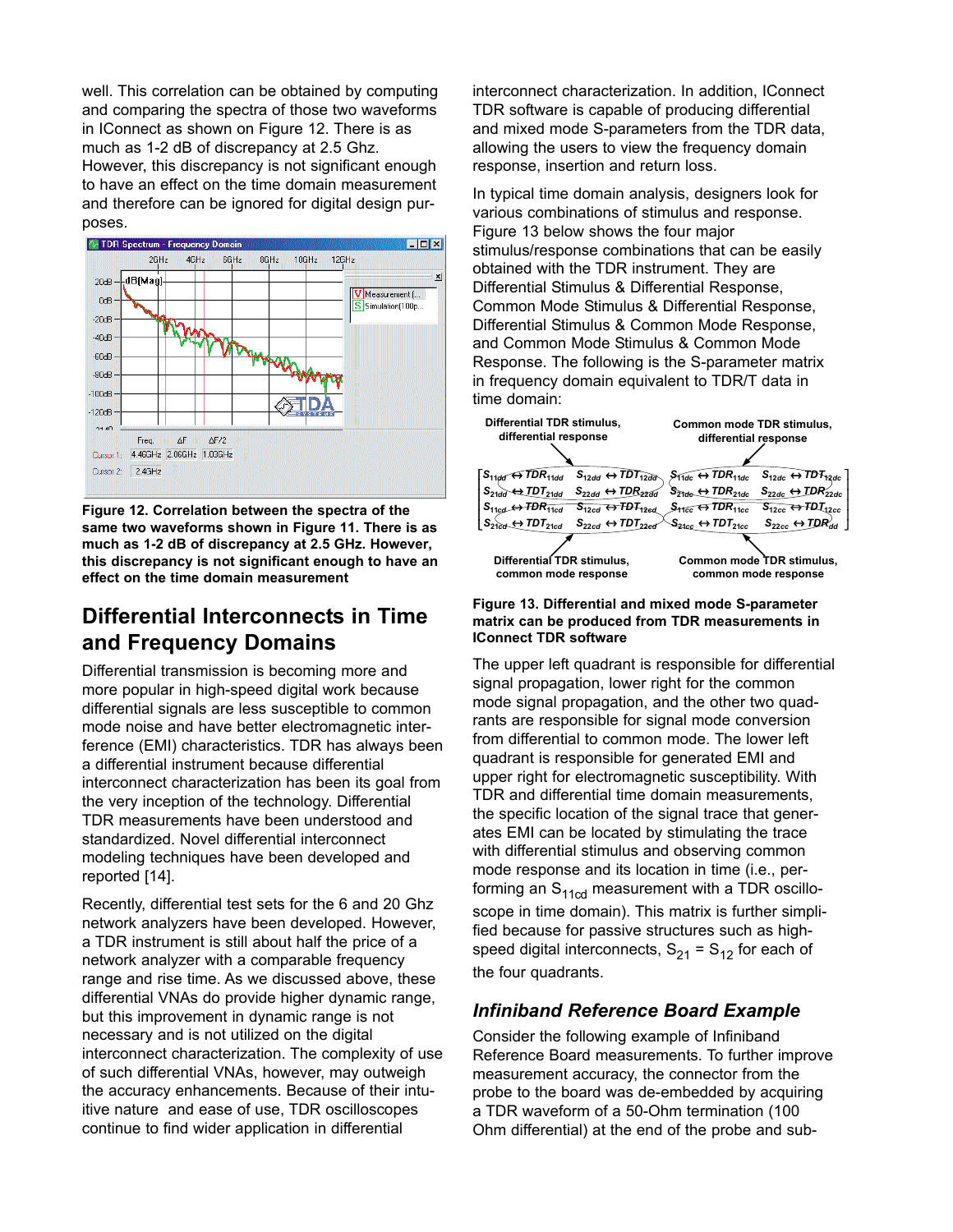tracting it from the TDR/T waveforms in time domain. This technique works well if you have a good time base stability in your TDR oscilloscope. A high fidelity TDR step with minimal overshoot is needed to accurately de-embed the fixturing involved in TDR measurements [15].



**Figure 14. De-embedding of the probe effects by subtracting the reference 50-Ohm waveform. One can clearly see that we can remove the probe connector effects by subtracting the 50-Ohm reference waveform from the DUT and reference short waveforms**

Just as with any de-embedding, the designer needs to ensure repeatability of the DUT and de-embedding measurement. The structure must be deembedded from both the DUT measurement and the reference open or short measurement. This is used for the impedance profile computation, signal integrity modeling, and S-parameter computation. The same technique could be used for single-ended TDR measurements.

Now, using the de-embedded waveforms, we can compute the even and odd impedance profiles and create a SPICE/IBIS model for these Infiniband board interconnects (see procedure in reference [14]). Let us focus here, however, on computing differential and mixed mode S-parameters for these data. We acquired the differential TDR for three differential traces of different lengths. The deembedded TDR results and the corresponding  $S<sub>11dd</sub>$ for each trace are shown in Figure 15.

It is seen that these three lines are of different length, and the corresponding S-parameter picture, computed in IConnect from the TDR data, reflects that through the differences in phase and resonant frequencies in the structure. Furthermore, to characterize differential crosstalk, one could stimulate one differential pair and observe the induced crosstalk on the adjacent pair. The modeling capabilities of IConnect TDR software can then predict the crosstalk in this differential system.



**Figure 15. Differential TDR measurement and corresponding S-parameter measurement computed in IConnect. The frequency domain S11 data is displayed up to 8Ghz**

If we were looking for sources of EMI, then the common mode response to a differential stimulus would be the most informative (Figure 16).





The segments where the common mode is generated from the differential stimulus will be the main EMI sources in this differential pair. The corresponding S-parameter data would not provide the same location information and will not be of interest here.